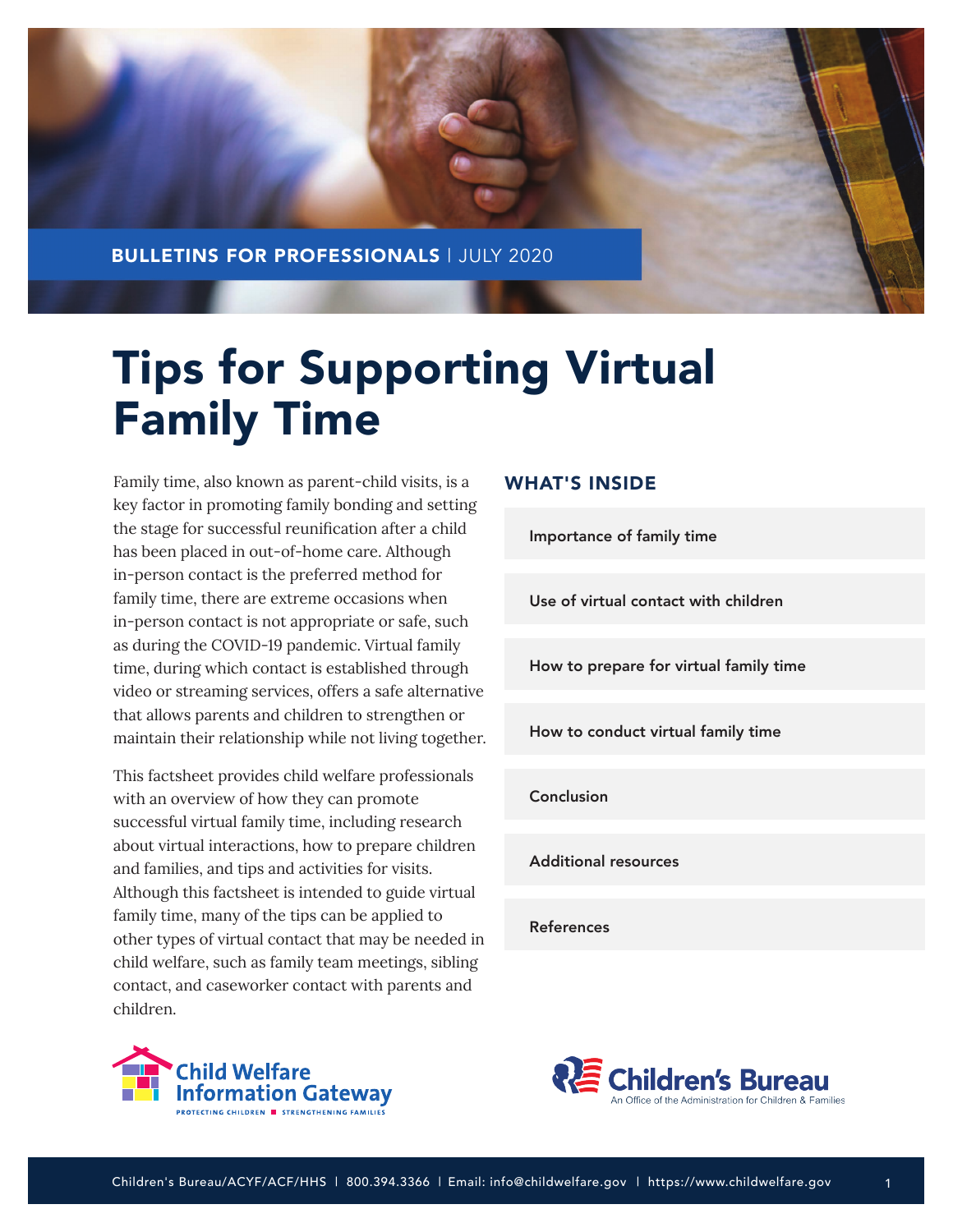## <span id="page-1-0"></span>**IMPORTANCE OF FAMILY TIME**

Family time allows children and parents to maintain and strengthen bonds, which is critical when they are separated due to outof-home care. It also provides opportunities for caseworkers to assess the parent-child relationship and determine how to support it, if needed. Research has shown that family time can help lead to reunification, reduce time in out-of-home care, and reduce child behavior problems (Nesmith, 2014).

For a more detailed discussion about the importance of family time and related best practices, read the Children's Bureau Information Memorandum [ACYF-CB-](https://www.acf.hhs.gov/cb/resource/im2002)[IM-20-02.](https://www.acf.hhs.gov/cb/resource/im2002) You can also visit Child Welfare Information Gateway's [Parent-Child Visits](https://www.childwelfare.gov/topics/outofhome/casework/parentvisits/) and [Assessing Child Visitation](https://www.childwelfare.gov/topics/systemwide/assessment/family-assess/progress/visitation/) webpages.

# USE OF VIRTUAL CONTACT WITH CHILDREN

Virtual contact has been used in many fields when in-person contact has not been possible or warranted. It can be used to link patients with professionals, such as physicians and mental health providers, and connect parents and children who are apart, such as in the cases of parental incarceration or deployment.

Although virtual contact has not been used or studied extensively in child welfare as a method for family time, it offers a viable alternative to in-person contact for the purpose of maintaining or strengthening parent-child relationships. In one study, social workers who had used virtual family time reported that it helped to support reunification efforts, allowed families to connect and bond, and revitalized families' energy (Quinn et al., 2015).

Children—even those who are very young can benefit from virtual contact. For example, children under the age of 2 years can learn new words through live interaction in video chats (Roseberry et al. 2014; Myers et al., 2017), and they can pay attention and respond to live video interactions and later recognize someone in person they had only met virtually (Myers et al., 2017). Furthermore, although the American Academy of Pediatrics (AAP) discourages the use of screen media for children under the age of 18 months, it makes an exception for video chatting (AAP, Council on Communications and Media, 2016).

# HOW TO PREPARE FOR VIRTUAL FAMILY TIME

To help ensure successful virtual family time, caseworkers should take several preparatory steps. They will need to plan the technological aspects of virtual family time, including the virtual platform and how the participants will access the visits; develop back-up plans; and determine the level of supervision required. Caseworkers also will need to prepare all participating individuals and schedule the visits.

## TECHNOLOGY ISSUES

As you begin to prepare for virtual family time with your clients, you will need to assess two technology-related issues: which platform to use and how the participants can attend the visit. These two issues go hand in hand.

When determining which platform (e.g., Zoom, FaceTime) to use, you should first check if your agency has already determined any required or preferred platforms. There are many platforms available, and each has its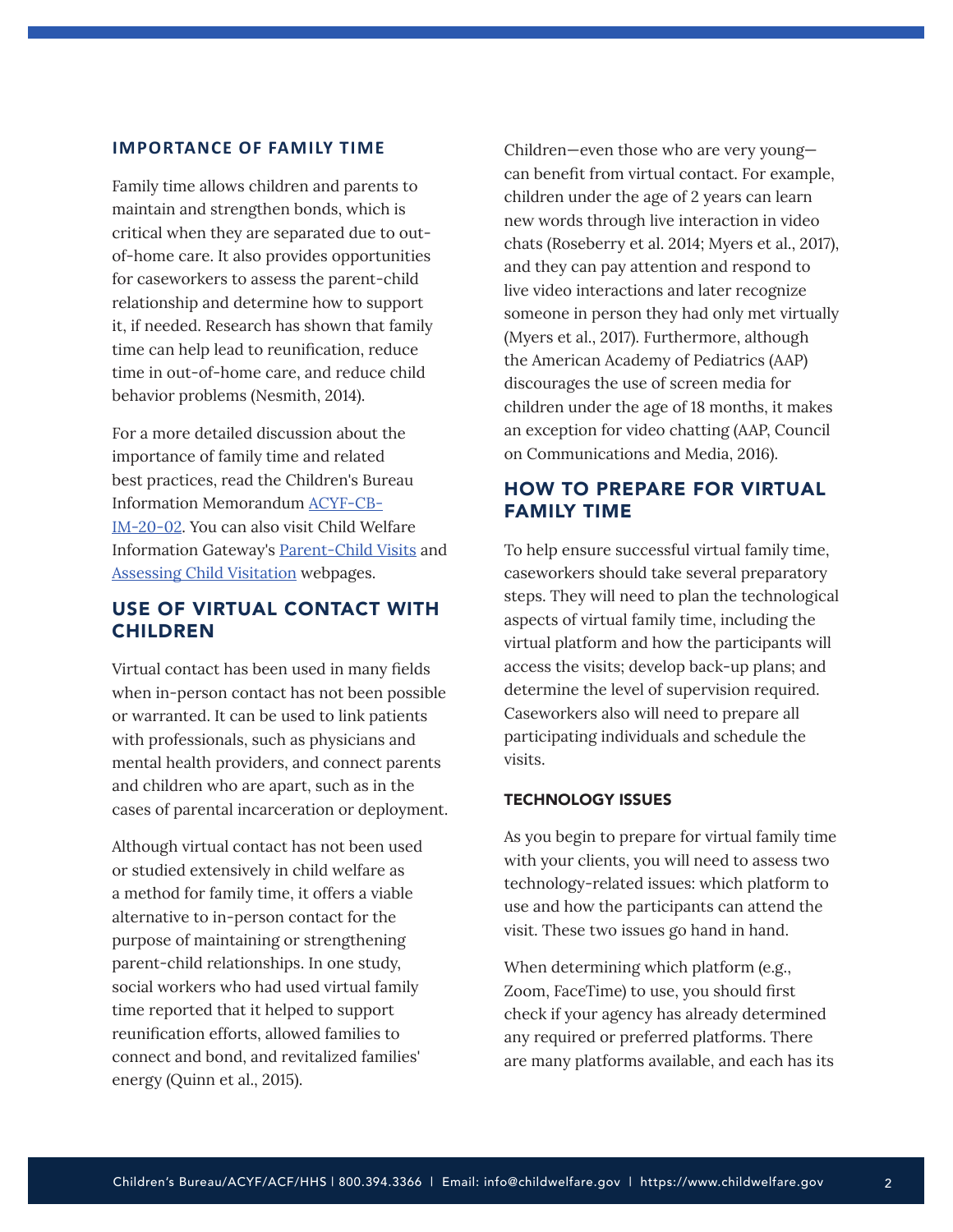own characteristics and capabilities, including whether the service is free or must be paid for, its availability on certain types of devices or operating systems, whether there is a limit to the number of participants allowed during the session, whether there are time limits, and software security issues. If your agency does not have a policy or recommendation about which platform to use, you may want to discuss the possibilities with your supervisor or the information technology team at your agency.

When possible, platforms should include both audio and video, allow for the expected number of participants, and be available on devices accessible to the participants. You should also be aware of whether the platform has a chat feature that allows either public or private messages (i.e., all participants or specific participants). Depending on the functionality, you may need to discuss whether and how to use the chat features with the participants before the first virtual family time visit.

As you determine which platform to use, you should keep in mind how the participants which may include you, another agency staff member, the child, the birth parents, and the foster parents—will attend the virtual family time. Participants will need access to a device (e.g., cell phone, tablet, computer) on which the platform is available, and they also will need internet access through Wi-Fi, a cell phone plan, or other mechanism. If participants do not currently have access to a device or the internet, there are programs that may be able to assist. At the national level, check with **[EveryoneOn](https://www.everyoneon.org/)** and the **Federal** [Communications Commission Lifeline](https://www.fcc.gov/general/lifeline-program-low-income-consumers)

[program.](https://www.fcc.gov/general/lifeline-program-low-income-consumers) You should also see if there are State or local programs in your area that can help, including checking with local internet and cell phone providers. Additionally, the Children's Bureau released a **[letter](https://www.acf.hhs.gov/cb/resource/letter-federal-funds)** that describes Federal funding and other resources for the purchase of cell phones and other tools to assist with virtual contact.

If participants have not used the platform or device before, you may want to schedule a test session to make sure all features work for each participant. You should also make sure that whoever is leading the virtual family time understands the technology, including the platform's host functions (e.g., letting people into the session via the virtual waiting room).

#### LEVEL OF SUPERVISION

The case plan states whether family time needs to be supervised, but if you believe the virtual nature of the visit may affect that, you should consult with your supervisor and agency guidelines about how to proceed. If the family time is supposed to be unsupervised, you also may want to consult with the child, birth parents, and foster parents to gauge their comfort levels (New York City Administration for Children's Services, 2020). If the child is not old enough to be alone for virtual family time (e.g., a toddler who must be guided through using a device and actively participating), the visit will need to be supervised to some extent. If the child only needs assistance rather than supervision per the case plan, you may want to explore whether an older sibling or other responsible person in the house can support virtual family time (Arizona Department of Child Safety [DCS], 2020).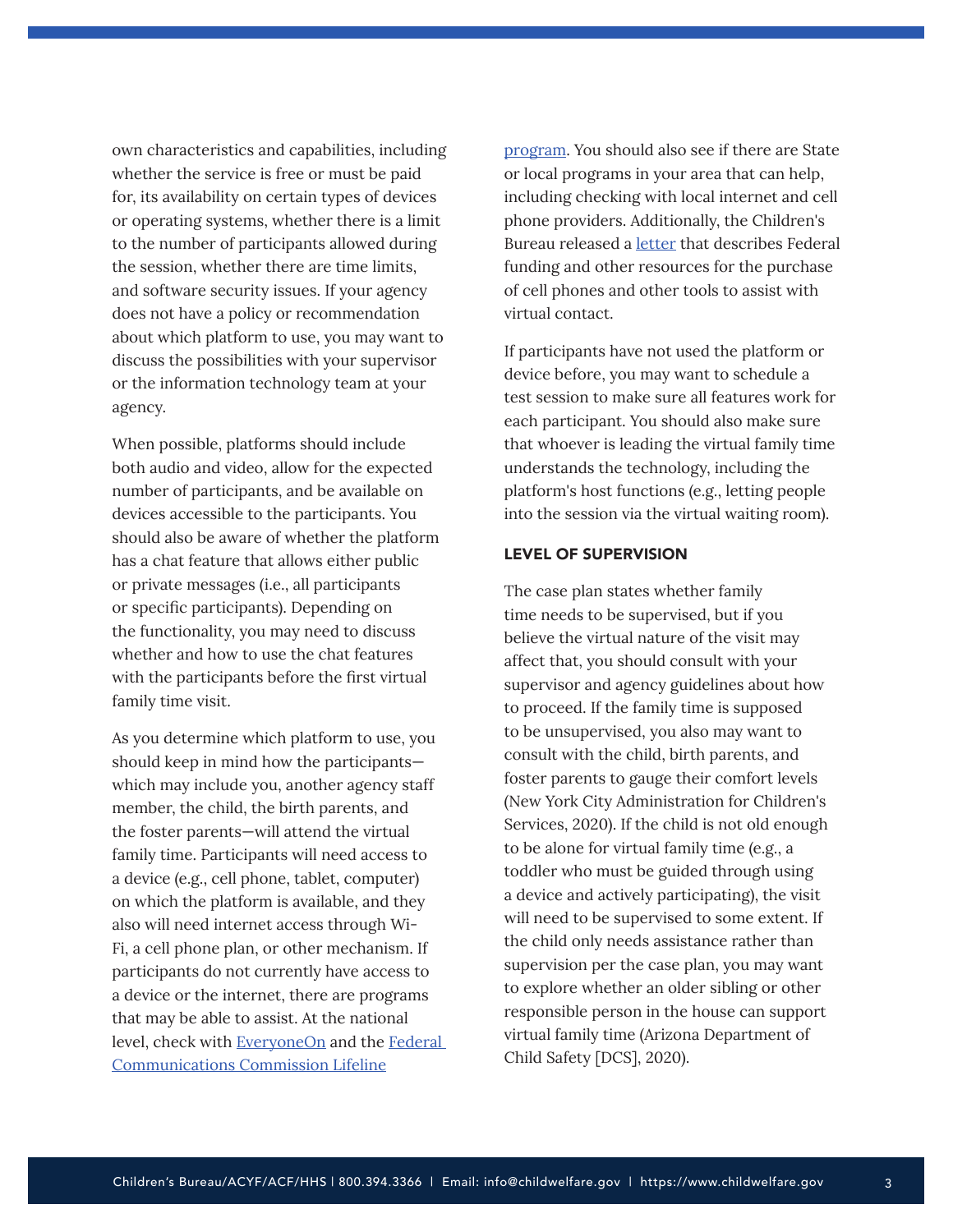If the family time is for a sibling group that is placed in a home together, the caseworker should consider whether the family time should occur—and is allowed to occur—with the parent and all siblings as a group, with each sibling individually, or a mix of individual and group time in order to give each child a chance to talk or be on the screen (Arizona DCS, 2020). This could be an issue if there are large age gaps between the siblings. If the siblings live separately, however, continue to seek opportunities for [maintaining sibling](https://www.childwelfare.gov/pubs/siblingissues/)  [relationships](https://www.childwelfare.gov/pubs/siblingissues/) as outlined by your agency's policy. Many of the same guidelines in this factsheet would apply to virtual sibling visits as well.

## PREPARING PARTICIPANTS

Since this type of family time may be new to some or all of the participants, caseworkers should have separate meetings with the birth and foster parents—as well as the child, if age or developmentally appropriate—before the first visit to review expectations (theirs and yours), concerns they may have (including plans for addressing those concerns), and technological considerations (Arizona DCS, 2020). You should also discuss tips for successful virtual family time (see the Engaging Children During Virtual Family Time section in this factsheet) and how virtual family time can still be effective with children.

When preparing birth parents to participate in virtual family time, you should review guidelines for who is able to participate. If there are restrictions in the case plan, those would still apply to virtual family time. Relatives or others also in the birth parent's house may want to participate during the family time, and so you may need to

determine how to balance a family's wishes with the requirements of the case plan and agency. Additionally, relatives or others either in the house or in another home—may hear about the virtual family time visits and request their own time with the child. In responding to any requests, you should confer with the case plan, your supervisor, and—if needed—the courts.

If the birth and foster parents have not yet met, you also may want to set up a virtual meeting with them together, as appropriate, so they can get to know each other and set their own expectations (Braggs & Biron, 2020). The parents and caseworker should also discuss how they will let the child know about the upcoming changes to family time and respond to any questions they may have. Additionally, if any of the participants may require a translator to fully participate, make sure to engage one early in the process to make sure they will be available. Do not use the child as a go-between for the families.

You also will need to prepare the child for virtual family time and reassure them that they will still be able to spend time with their parents. They may be disappointed, confused, or sad about not seeing their parents in person. Depending on the child's age and developmental level, you can explain why virtual family time is the best option, explain how it is expected to be temporary, and let them know about some activities they may be able to do with their parents. Some children may question why they cannot contact their parents on their own now that virtual family time is an option. You should explain to them—in a developmentally and age-appropriate manner—that you must still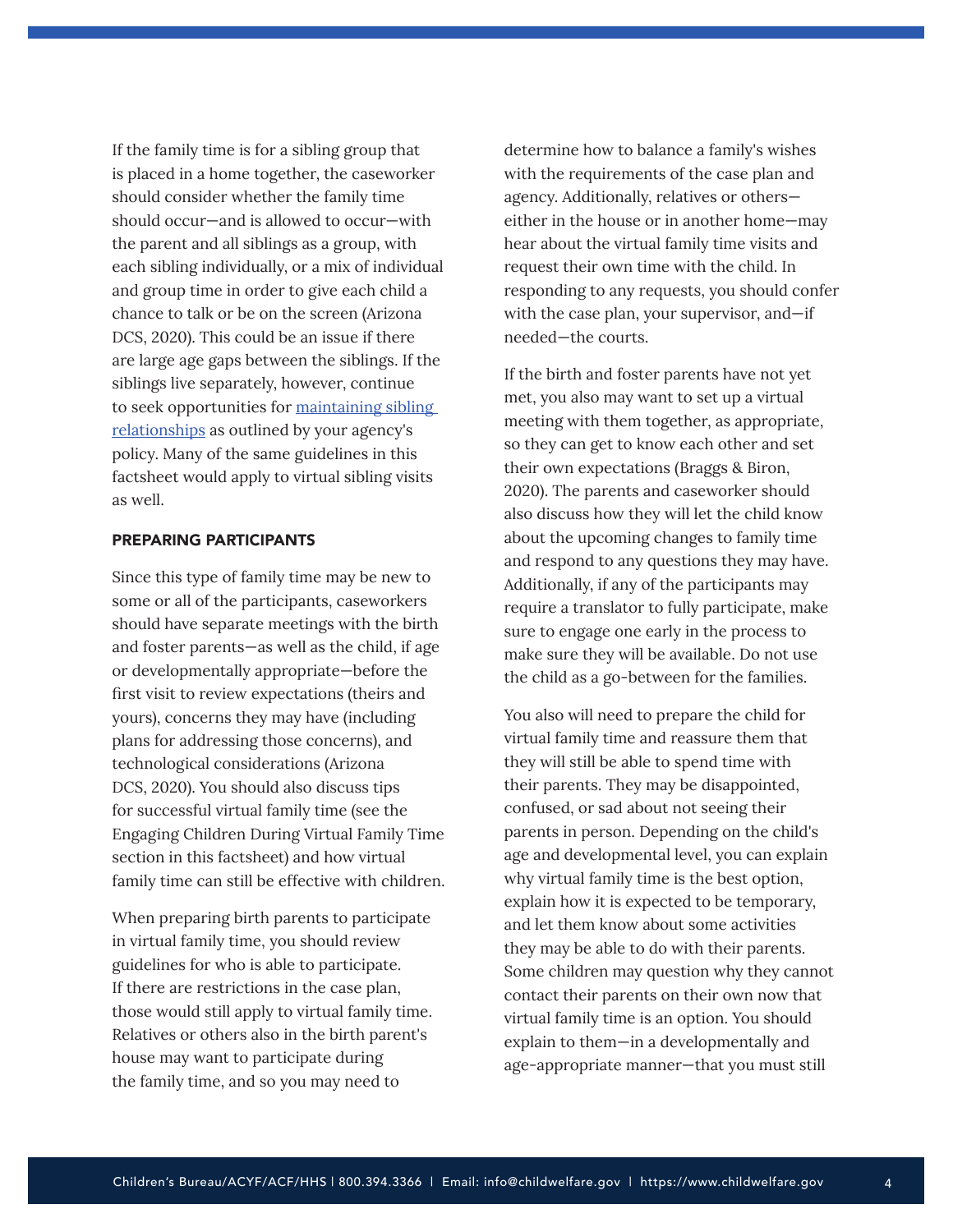follow the guidelines in the case plan, which determines the level of contact between children and parents, and that these changes to family time are temporary. Foster parents can be a great resource for helping prepare the children, too.

## SCHEDULING VIRTUAL FAMILY TIME

If there is an existing schedule for inperson visits, check with all participants to ensure that schedule still works. Participant schedules may change during times of crisis, such as the COVID-19 pandemic, or their access to virtual platforms may be affected. Caseworkers should allot the number of hours per week as dictated by the case plan, but, if allowable, they may want to consider adjusting time for each visit and number of visits to meet the needs of the parents and child. For example, younger children may have a shorter attention span for virtual family time, so more frequent visits may work better (Arizona DCS, 2020). If you do adjust the number and length of the visits, make sure the total time remains the same. For example, if the case plan includes two weekly visits for 1.5 hours each (3 hours total), you may be able to schedule three 1-hour visits per week for virtual family time. You also may want to consider trying to schedule visits during times when parent-child interactions may naturally occur, such as meals, tummy time, or getting ready for bed (Arizona DCS, 2020). Since screen time for children generally is not advised during meals or immediately before bedtime, try to emphasize that this is occurring as a special bonding time for the parent and child rather than something that should be a part of the normal routine.

#### BACK-UP PLANS

Even if you have researched the technology you will be using and thoroughly prepared all participants, you should also develop back-up plans for any technological or other issues that may arise. If there is a technological issue, such as a participant's device not working or poor audio or video connection on the virtual platform, how will you proceed? Hanging up and calling back or restarting the call often fixes technical issues, but this may not resolve them every time. Is it possible to switch to an audio call, or will you need to cancel the visit? Is there a backup time set up? Are mechanisms in place to repair or replace the device? Examples of a nontechnological issue is the child or one of the parents refusing to participate, being unable to participate, or not being in an appropriate state to participate (e.g., being obviously under the influence of substances). How will you attempt to ameliorate this situation? How will you explain it to the other participants? You should consult with your agency about how missed family time visits may affect case plan compliance or reunification, particularly when barriers or issues may be beyond the control of the parent.

# HOW TO CONDUCT VIRTUAL FAMILY TIME

Although there are some similarities between in-person and virtual family time, caseworkers may need to adjust how the visits are conducted. This section reviews how to facilitate the call, tips for successful virtual family time, and ways to engage children.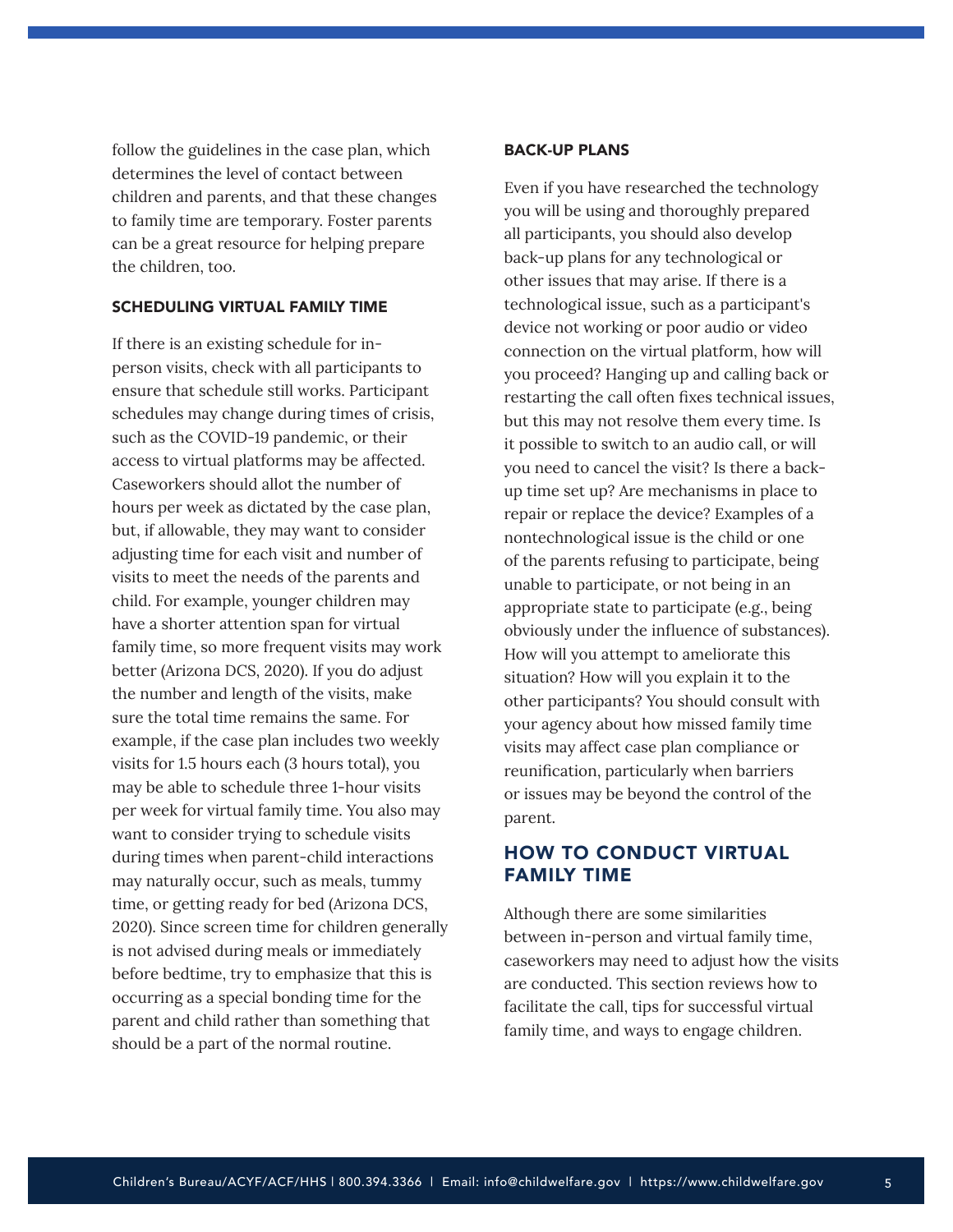## <span id="page-5-0"></span>FACILITATING THE CALL

The caseworker, or whoever is hosting the call, may want to open the connection 5 to 10 minutes prior to the scheduled start time, if possible, in case people want to test their connection or join early. At the beginning of the call, the host should lay out any rules, guidelines, expectations, timeframes, and other pertinent issues. Perhaps remind the participants of ways in which virtual family time may be similar to the in-person visits (e.g., families getting to share information and spend time with each other) as well as ways in which they may be different (e.g., no physical contact, limited shared activities). You should remind the participants, though, that there are plenty of ways in which family members can talk and play in a virtual environment.

## GENERAL TIPS FOR SUCCESSFUL VIRTUAL FAMILY TIME

The following are tips you can share with families and build into the visits to promote successful family time:

- Avoid bright lights (e.g., a sun-filled window, a large lamp) behind them to prevent backlighting, which can make it hard to view them on the screen.
- Make sure the device has enough battery charge to last throughout the visit and have a charger handy in case it runs out.
- Use nonverbal cues (e.g., hand gestures, nodding) in addition to talking.
- Remember, however, that some nonverbal cues (e.g., subtle facial expressions, gestures that take place offscreen) may be harder to pick up, which could lead to miscommunication.
- Remember to protect your and others' privacy.
	- Items in the background (e.g., papers with personal information) may be visible to others, so move items that are behind or next to you as needed.
	- People nearby may be able to overhear conversations, so some participants may want to consider using a headset or earbuds with a microphone. This is not recommended for children age 3 and younger, and this may not be possible if multiple people need to listen at once.
	- Even though participants may be using portable devices, they should make sure they are in private locations during virtual family time (e.g., not in a coffee shop).
- Reduce possible distractions (e.g., silence phone ringers, close the door if there are others in the home).
- Be aware that children may become frustrated when parents multitask during family time (Quinn et al., 2015).
- Try to place the camera so that it is pointed directly at your face. The supporting adult should ensure that the camera is picking up the child's face. If a toddler is involved, a mobile device (if available) may be helpful so that the supporting adult can follow the child's movement.
- Gather any materials or props for the visit (e.g., books, pictures).

After the family time visit, caseworkers should indicate in the case file that it occurred virtually and take notes as they normally would for an in-person visit.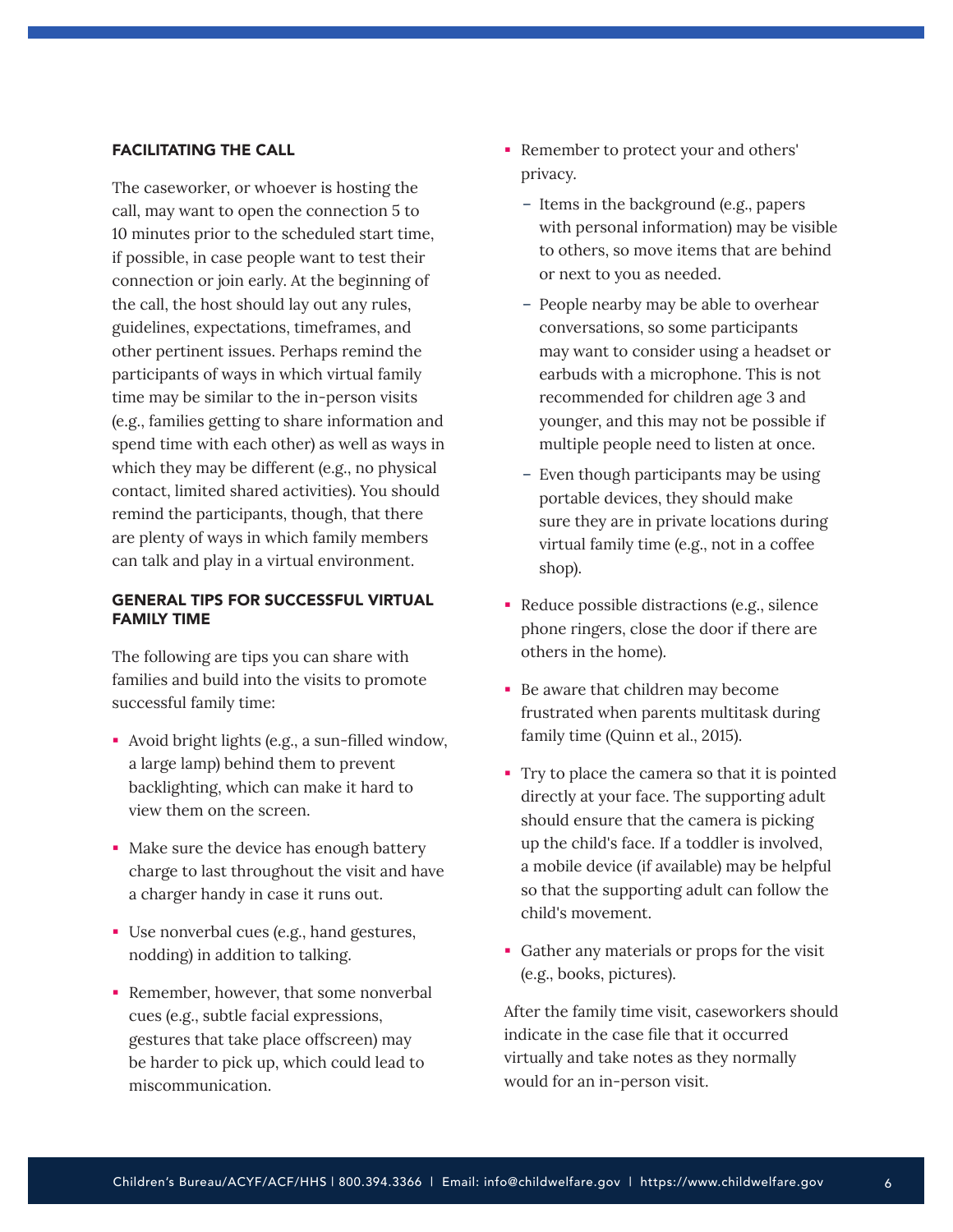## ENGAGING CHILDREN DURING VIRTUAL FAMILY TIME

Parents may need to adjust how they interact with their children in order to more fully engage them. Parents should still be aware that even young children perceive differences in in-person versus virtual interactions.

To help bridge that gap, increase attentiveness, and better engage their children, parents can use a variety of tools, including adjusting how they communicate with their children, games, and other activities. Here are some tips you can use to coach parents about how to better engage their children during virtual family time:

- Since parents are not able to touch their children to show physical affection, they may need to emphasize other types of communication, such as facial expressions, smiling, and laughing. Additionally, birth parents can describe or act out the physical touch (e.g., saying "mommy is hugging you right now" while hugging her arms around herself) or request that the foster parent use physical actions on their end that match what the birth parent is saying (e.g., hugging the child, wiggle the child's toes while the birth parent recites "this little piggy") (McClure & Barr, 2017; Youth Law Center & Quality Parenting Initiative, 2020). This can be especially important for young children, who rely on physical interactions for bonding and to maintain attention (McClure & Barr, 2017).
- For young children, hellos and goodbyes can be very important to framing the family time visit and providing closure (Burnson, 2020). It may be helpful to develop a

goodbye ritual to help toddlers and young children experience the end of the call in a positive way, such as encouraging the child—if old enough—to press the button that ends the visit after they say goodbye out loud (E. McClure, personal communication, May 20, 2020). It may take a few tries to find the best ritual for each child.

- **Parents should follow their children's lead** (Burnson, 2020). If they appear to be losing attention with one activity, move to another activity or perhaps change locations (e.g., moving from the family room to a bedroom or outside).
- Foster parents can help very young children engage well during the visit by remaining in the room and being responsive to the interaction (e.g., narrating what the parent is doing) rather than being a passive bystander (Barr et al., 2018). Children may depend on the social cues of the person watching with them to help make sense of the virtual interactions. You may want to explain why this is occurring to the birth parent so they do not view it as the foster parent telling the child how to act or controlling the family time.
- Parents can encourage the child to show affection across screens (e.g., blow kisses) (McClure & Barr, 2017; Youth Law Center & Quality Parenting Initiative, 2020).

Just as with in-person family time, a mix of talking and activities may help engage children and enhance interactions. The activities chosen should reflect the age or developmental level of the child. If needed, you can help parents decide which activities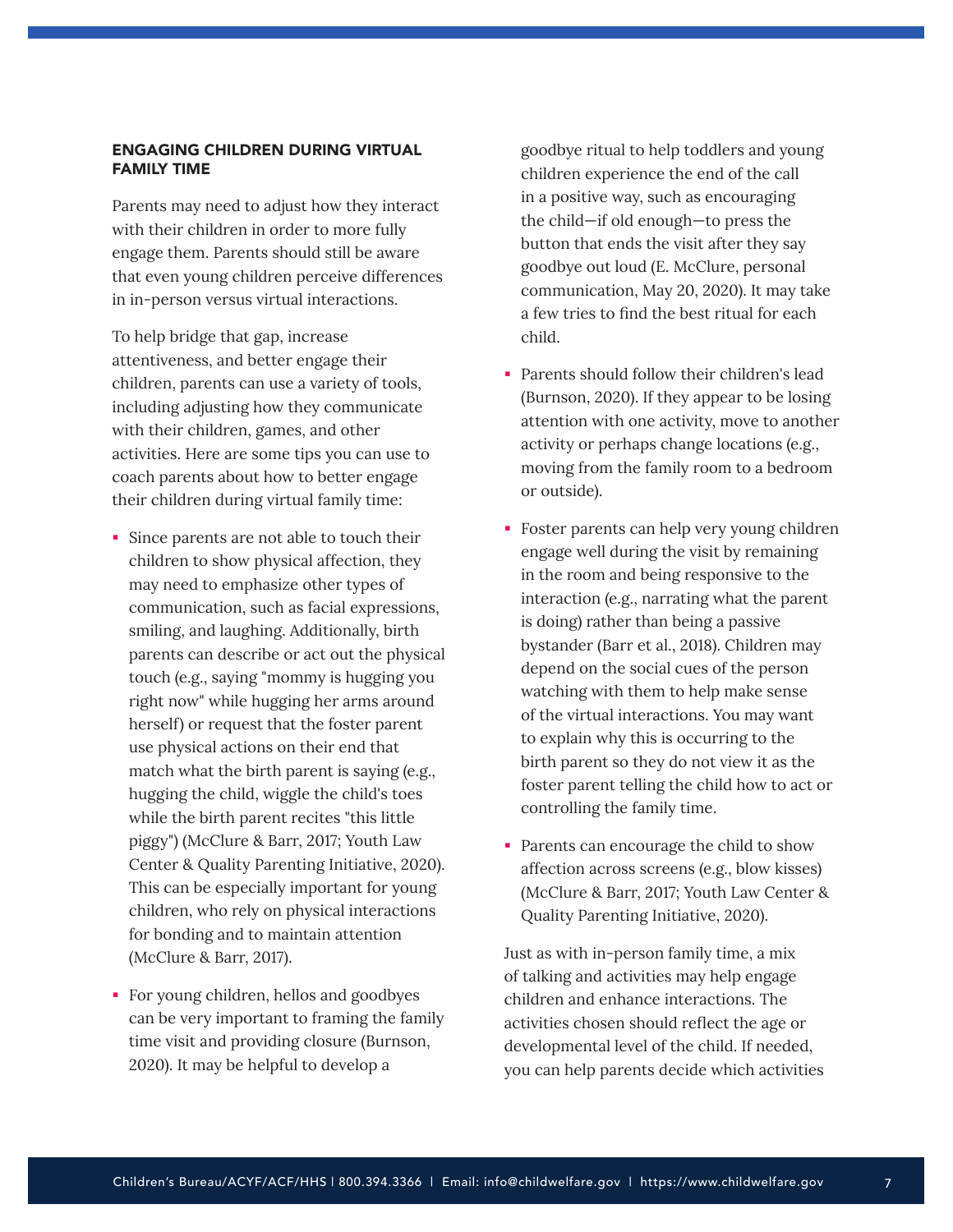<span id="page-7-0"></span>may be appropriate for their children. Here are some examples of activities parents can plan for their family time (Arizona DCS, 2020; Iowa Department of Human Services, 2020; Braggs & Biron, 2020; Court Appointed Special Advocates for Children & Prevent Child Abuse Arizona; 2020):

- Place toys in the room with the child so the parent can watch and react to the playtime.
- Use props (e.g., toys or other items from the home) to show the child.
- Sing or play music with the child.
- Have the child play outside with the parent watching and interacting.
- Have a snack or meal together.
- Read a book to or with the child (perhaps with the parent having the same book as the child).
- Ask the child to give a tour of their room or house.
- Guide the child through an art project or color together.
- **Bake or cook together.**
- Share jokes.
- Make up a story together (e.g., take turns for each sentence).
- Use sound effects or different voices.
- Play games (e.g., I Spy With My Little Eye, trivia, Pictionary, Boggle, freeze dance).
- Use the games or filters that may come with the virtual platform.

For younger children, parents may need to determine the activities on their own, but they may want to include older children when planning out what to do during virtual family time. For additional ideas, refer to the links in the Additional Resources section of this factsheet.

# **CONCLUSION**

When crises or other situations prevent in-person family time for children in outof-home care, it remains critical for parents and children to maintain contact to allow them to bond, share, and comfort each other. Virtual family time offers a temporary substitution in these times. Although some of the practices used for in-person visits may still apply to virtual family time, caseworkers need to prepare themselves and the children and families for the certain changes that come with a virtual environment. Even with the differences, however, the goal of family time remains the same: to allow parents and children to continue developing and strengthening their relationship to promote reunification.

# ADDITIONAL RESOURCES

- *[Virtual Visitation Guidelines: Guidance and](https://dcs.az.gov/sites/default/files/documents/files/CSO-2390-VirtualVisitationGuidelines.pdf) [Resources to Support Virtual Parenting Time](https://dcs.az.gov/sites/default/files/documents/files/CSO-2390-VirtualVisitationGuidelines.pdf)* (Arizona DCS)
- **Top Tips to Engage With Young Children** [When Video Calling"](https://dcs.az.gov/sites/default/files/documents/files/EngagingYoungChildreninVideoCalling.pdf) (Court Appointed Special Advocates for Children & Prevent Child Abuse Arizona)
- **Top Ten Tips to Engage Children When** [Video Calling"](https://dcs.az.gov/sites/default/files/documents/files/TenTipsforEngagingChildreninVideoCalling.pdf) (Court Appointed Special Advocates for Children & Prevent Child Abuse Arizona)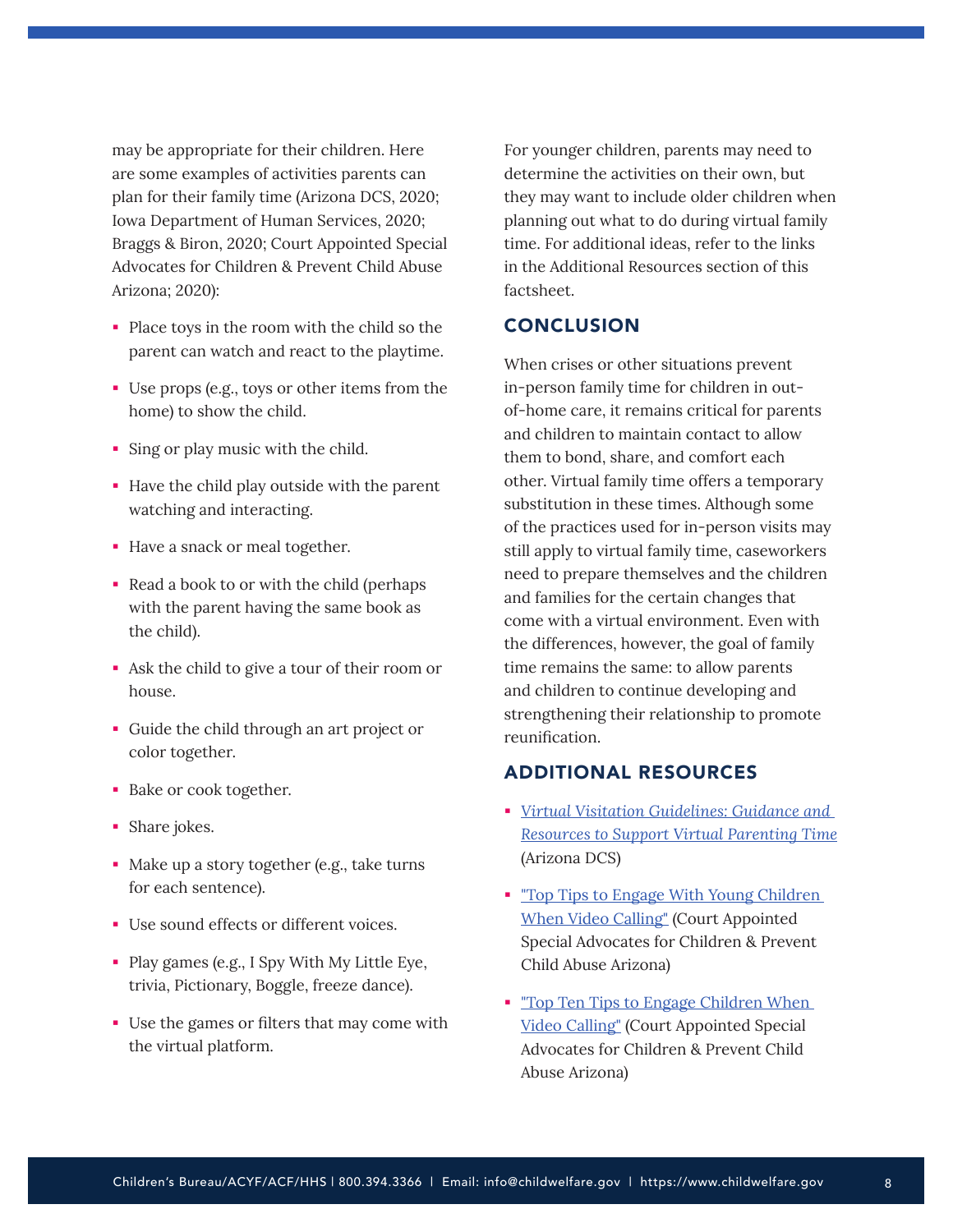- <span id="page-8-0"></span>**Using Media Effectively With Young** [Children and Virtual Visitation/Part](http://centervideo.forest.usf.edu/video/qpi/ylc/mediaeffect/qpistart.html) [One: Virtual Communication With Young](http://centervideo.forest.usf.edu/video/qpi/ylc/mediaeffect/qpistart.html) [Children"](http://centervideo.forest.usf.edu/video/qpi/ylc/mediaeffect/qpistart.html) (Youth Law Center)
- *[Screen Sense: What the Research Says About](https://www.zerotothree.org/resources/2536-screen-sense-what-the-research-says-about-the-impact-of-media-on-children-aged-0-3-years-old) [the Impact of Media on Children Aged 0–3](https://www.zerotothree.org/resources/2536-screen-sense-what-the-research-says-about-the-impact-of-media-on-children-aged-0-3-years-old) [Years Old](https://www.zerotothree.org/resources/2536-screen-sense-what-the-research-says-about-the-impact-of-media-on-children-aged-0-3-years-old)* (ZERO TO THREE)
- **Tips to Make the Most of Video Chats"** (ZERO TO THREE)
- **Example 1 Successful Video Visits With Young** [Children"](https://www.nccdglobal.org/blog/successful-video-visits-young-children) (National Council on Crime & Delinquency)
- ["Supportive Virtual Family Time Program"](https://allianceforchildwelfare.org/content/family-time-supportive-virtual-family-time-program-and-training-elearning) [Training] (Alliance for Child Welfare Excellence)

# REFERENCES

- American Academy of Pediatrics, Council on Communications and Media. (2016). Media and young minds. *Pediatrics, 138*(5), e20162591. [https://doi.org/10.1542/](https://doi.org/10.1542/peds.2016-2591) [peds.2016-2591](https://doi.org/10.1542/peds.2016-2591)
- Arizona Department of Child Safety. (2020). *Virtual visitation guidelines: Guidance and resources to support virtual parenting time*. [https://dcs.az.gov/sites/default/](https://dcs.az.gov/sites/default/files/documents/files/CSO-2390-VirtualVisitationGuidelines.pdf) [files/documents/files/CSO-2390-](https://dcs.az.gov/sites/default/files/documents/files/CSO-2390-VirtualVisitationGuidelines.pdf) [VirtualVisitationGuidelines.pdf](https://dcs.az.gov/sites/default/files/documents/files/CSO-2390-VirtualVisitationGuidelines.pdf)
- Barr, R., McClure, E., & Parlakian, R. (2018). *Screen sense: What the research says about the impact of media on children aged 0–3 years old*. ZERO TO THREE. [https://www.](https://www.zerotothree.org/resources/2536-screen-sense-what-the-research-says-about-the-impact-of-media-on-children-aged-0-3-years-old) [zerotothree.org/resources/2536-screen](https://www.zerotothree.org/resources/2536-screen-sense-what-the-research-says-about-the-impact-of-media-on-children-aged-0-3-years-old)[sense-what-the-research-says-about-the](https://www.zerotothree.org/resources/2536-screen-sense-what-the-research-says-about-the-impact-of-media-on-children-aged-0-3-years-old)[impact-of-media-on-children-aged-0-3](https://www.zerotothree.org/resources/2536-screen-sense-what-the-research-says-about-the-impact-of-media-on-children-aged-0-3-years-old) [years-old](https://www.zerotothree.org/resources/2536-screen-sense-what-the-research-says-about-the-impact-of-media-on-children-aged-0-3-years-old)
- Braggs, J., & Biron, K. (2020, March 20). Partnering to support virtual visits. *Fostering Connections for Families*. [https://](https://www.fosteringconnectionsforfamilies.com/post/partnering-to-support-virtual-visits) [www.fosteringconnectionsforfamilies.](https://www.fosteringconnectionsforfamilies.com/post/partnering-to-support-virtual-visits) [com/post/partnering-to-support-virtual](https://www.fosteringconnectionsforfamilies.com/post/partnering-to-support-virtual-visits)[visits](https://www.fosteringconnectionsforfamilies.com/post/partnering-to-support-virtual-visits)
- Burnson, C. (2020, March 25). Successful video visits with young children. *National Council on Crime and Delinquency*. [https://www.](https://www.nccdglobal.org/blog/successful-video-visits-young-children) [nccdglobal.org/blog/successful-video](https://www.nccdglobal.org/blog/successful-video-visits-young-children)[visits-young-children](https://www.nccdglobal.org/blog/successful-video-visits-young-children)
- Court Appointed Special Advocates for Children, & Prevent Child Abuse Arizona. (2020). *Top ten tips to engage children when video calling*. [https://dcs.az.gov/](https://dcs.az.gov/sites/default/files/documents/files/TenTipsforEngagingChildreninVideoCalling.pdf) [sites/default/files/documents/files/](https://dcs.az.gov/sites/default/files/documents/files/TenTipsforEngagingChildreninVideoCalling.pdf) [TenTipsforEngagingChildreninVideo](https://dcs.az.gov/sites/default/files/documents/files/TenTipsforEngagingChildreninVideoCalling.pdf) [Calling.pdf](https://dcs.az.gov/sites/default/files/documents/files/TenTipsforEngagingChildreninVideoCalling.pdf)
- Iowa Department of Human Services. (2020). *Tips for foster parents to support remote interactions*. [https://dhs.iowa.gov/sites/](https://dhs.iowa.gov/sites/default/files/Remote_Interactions_COVID19.pdf?050620201219) [default/files/Remote\\_Interactions\\_](https://dhs.iowa.gov/sites/default/files/Remote_Interactions_COVID19.pdf?050620201219) [COVID19.pdf?050620201219](https://dhs.iowa.gov/sites/default/files/Remote_Interactions_COVID19.pdf?050620201219)
- McClure, E., & Barr, R. (2017). Building family relationships from a distance: Supporting connections with babies and toddlers using video and video chat. In R. Barr & D. Linebarger (Eds.), *Media Exposure During Infancy and Early Childhood*. Springer.
- Myers, L. J., LeWitt, R. B., Gallo, R. E., & Maselli, N. M. (2017). Baby FaceTime: Can toddlers learn from online video chat? *Developmental Science, 20*, e12430. [https://](https://doi.org/10.1111/desc.12430) [doi.org/10.1111/desc.12430](https://doi.org/10.1111/desc.12430)